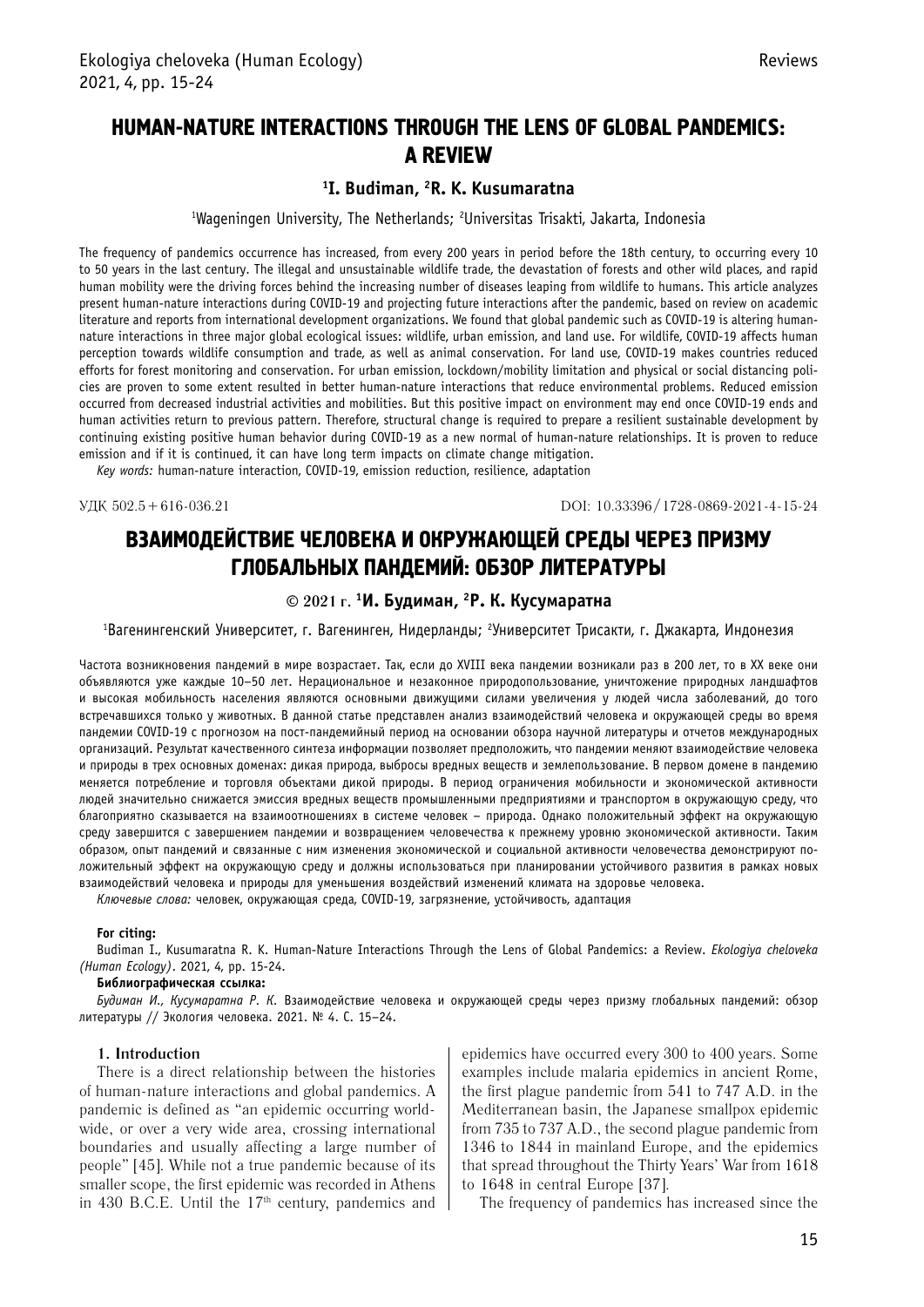18th century, occurring every 10 to 50 years. Notable examples include the first global cholera pandemic in 1817, the 1918 Spanish flu, the 1957 Asian influenza [23], and the 2009 H1N1 pandemic [22, 37, 43]. Due to the emergence of new virus subtypes as a result of virus re-assortment the increased frequency of pandemic occurrence has been attributed to the changing nature and intensification of human-nature interactions [72]. Those pandemics were triggered by negative humannature interactions. The illegal and unsustainable wildlife trade as well as the devastation of forests and other wild places were still the driving forces behind the increasing number of diseases leaping from wildlife to humans [21]. The changing of human-nature in land use has brought wildlife, livestock and humans in closer contact with each other and facilitating the spread of diseases, including new strains of bacteria and viruses [76].

COVID-19 is part of a pattern of increasingly frequent epidemics that have coincided with globalization, urbanization, and climate change. Interconnected nature of global risk accelerates the speed of transmission of the virus [73].

This article analyzes present human-nature interactions during COVID-19 and projecting future interactions after the pandemic, based on review on academic literature and reports from international development organizations.

### **2. Research Methodology**

This study resulted from a review of scholarly literature (Figure 1). We used academic resources, peer review journal articles, and reports from international development organizations indexed in Google Scholar to identify relevant sources.

We utilized two search strategies. First, the key concepts are defined based on the research objective. We split the subject in the research questions into main themes. We identified three key concepts from the research questions; 1. Zoonotic disease, 2. Wildlife, and 3. Emission. These key concepts become the guideline for the search terms used in systematic literature review. By finding synonym or related topics for each concept, we formulate search terms per concept, for building a systematic query. These search terms are refined by doing some preliminary or simple searches.

| Table 1<br>Search terms from key concepts                                                                        |                                                                                                                     |                                                                                                                |  |  |
|------------------------------------------------------------------------------------------------------------------|---------------------------------------------------------------------------------------------------------------------|----------------------------------------------------------------------------------------------------------------|--|--|
| 1 AND                                                                                                            | 2 AND                                                                                                               | З                                                                                                              |  |  |
| Zoonotic diseases OR<br>Infectious diseases<br>Emerging infection<br>disease<br>COVID-19<br>Pandemic<br>Lockdown | Wildlife OR<br>Wildlife consumption<br>Wildlife poaching<br>Wildlife trade<br>Wildlife conservation<br>Wild animals | Emission OR<br>Urban emission<br>Transport emission<br>Industrial emission<br>Air pollution<br>Urban pollution |  |  |

We used three techniques in using the search terms. First is using combination of terms, with Boolean operators such as the words «AND», «OR» and «NOT», that are typed between the search terms. Second, we used wildcard technique, by adding the  $*$  or  $#$  in places where an alternate spelling may contain an extra character. The database finds all citations of the word that appear with or without the extra character. For example, type fact\* to retrieve results containing factor or factors. Third, for some terms such as technology dissemination, we used Proximity operator, to locate one word within a certain distance of another. The symbol used in this type of search are  $w/n(3)$ . The w represents the word «with(in)» and the n represents the word «near.» These techniques help to make each search more precise. Below is an example of query we used in conducting search in a database. Here are some examples of search strings conducted for this study:

 pandemic OR lockdown AND wildlife trade OR wildlife consumpt\*

• urban W/3 emission OR air pollution AND pandemic OR COVID19

For selecting articles to be reviewed from the search results, we used the following inclusion criteria:

- English language articles.
- Full text must be available.

 Peer-reviewed (for journal articles); included environment, public health and epidemiology papers.

 Further criterion is based on our subjective expertise on the subjects.

### **3. Results and Discussion**

Earth is a complex matrix of living and inorganic systems, all interacting to maintain a stable balance.



Figure 1. Selection of literature flowchart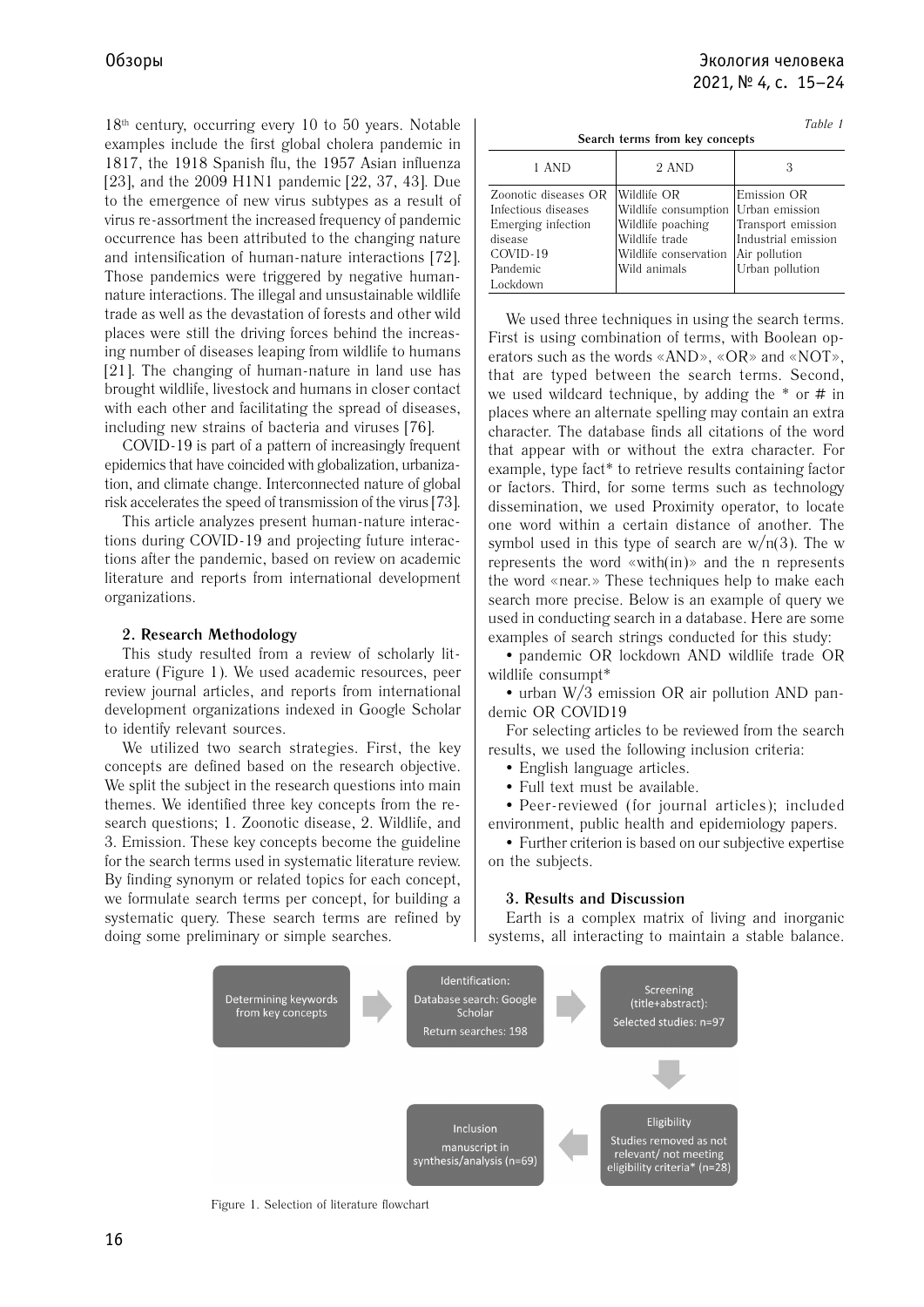When one component of the larger matrix is damaged or destroyed, the others respond in their unique ways in attempting to restore the natural order of things [44]. Existing situation may reflect a human-nature interaction to restore the earth. Wildlife trading occurred along with devastating pressures on forest and natural ecosystems. It has led to the destruction of biodiversity that disturbed the stable balance of the earth. Human activities have significantly altered three-quarters of the land and two-thirds of the ocean, changing the planet to such an extent as to determine the birth of a new era of the "Anthropocene" [76].

As a result, COVID-19 may be a response to warn human to restore the earth. Global pandemic such as COVID-19 is altering human-nature interactions in three major global ecological issues: wildlife, urban emission, and land use. It is considered feedback mechanisms within earth system.

3.1. Human-wild animals' interactions: poaching, trade, and conservation

Human-wild animals' interaction through the lens of pandemic can be seen from three activities with complex direct and indirect pathways linking to both positive and negative outcomes for environment. First is wildlife poaching that is driven by a diversity of motivations such as consumption/culture, conflict, and economic reason [26, 42, 48]. In China, Vietnam, and Indonesia, wildlife consumption is a cultural practice [28]. Wild meat is the common product consumed and is used as a medium to communicate prestige and obtain social leverage, as well as to provide health benefits. As the countries' economy grows and its population ages, demand for wild meat products has increased [26, 67].

South East Asia suffers the world's highest rate of wildlife declines, due mainly to poaching [64]. Encroachment into wildlife habitat has driven the emergence of infectious diseases. Before COVID-19, there were Ross River virus disease in Papua, Indonesia and Nipah virus disease in Malaysia and Singapore. The encroachment may also have been a key factor also for the emergence of Plague in India and the USA.

Wildlife poaching is driven by economic benefit from wildlife trade. The unsustainable trade in Asia has been providing an income for some of the least economically affluent people and it generates considerable revenue nationally [46, 55]. Wildlife trading is a human intervention that brings wildlife populations, domestic animals, and human living in proximity. International trade and the presence of introduced hosts had positive effects on the distribution of wildlife disease that is emerging at an unprecedented rate [25] posing major threats to human health and biodiversity.

Emerging infectious diseases (EID) events have risen significantly over time and dominated by zoonoses (60.3 % of EIDs): the majority of these (71.8 %) originate in wildlife [41]. There are two major groups of EIDs of free-living wild animals, on the basis of key epizootological criteria: (i) EIDs associated with zoo-

notic "spill-over" (excretion and slaughter) from wildlife populations to domestic animals living in proximity; (ii) EIDs related directly to human intervention, via host or parasite translocations [58]. These phenomena have two major biological implications: first, many wildlife species are reservoirs of (high reproductive) pathogens that threaten domestic animal and human health; second, wildlife EIDs pose a substantial threat to the conservation of global biodiversity [25]. Biodiversity loss is disrupting natural balance of ecosystems. This shows how natural ecosystems and human health are closely connected.

Domesticated species, primates and bats were identified as having more zoonotic viruses than other species [40]. Globally, there are probably hundreds of undiscovered mammalian coronaviruses, many with the potential to infect human beings. Only three of the seven known human-infective coronaviruses cause severe disease. One of these, the Middle East respiratory syndrome coronavirus (MERS-CoV), has a high fatality rate and has spread internationally, including a 2015 South Korean outbreak that killed 38 people. MERS-CoV probably originates in bats [49] and spreads to human beings through dromedary camels [6].

COVID-19 outbreak was reported as a contaminated source from infected or sick wild animals in the wet market in Wuhan, China [78]. The virus was suspected to have passed through pangolins after originating in bats. Pangolins are endangered species that are poached and smuggled into China [35, 68]. In the wet market, multiple wildlife species were butchered and sold, thus make this place had potential role as hotspots of crossspecies viral transmission [28]. Some such Asian markets have already been temporarily shut, reducing the legal and illegal trade in wildlife species, but zoonotic disease emergence from wildlife trade and consumption could arise on any continent [29]. Pathogens can transform quickly, which allows them to pass from wild animals to humans. These transmissions led to emerging diseases that endanger human lives and bring major socio-economic impacts [76].

Responding to the risk, conservationists are calling to stopping the wild animal trade for preventing pandemics. During the lockdown period, wildlife trade has reduced due to a decline in industrial activities such as manufacturing and the production of food. But, this decline has exacerbated local unemployment and economic insecurity, which may increase wildlife foraging in rural areas [10].

The rising tide of emerging diseases will force societies to reconsider their relationships with the environment, including wildlife conservation. Public health scholars argue that condemning wildlife exploitation and seek to replace it with fear and policing only handicap the real work of engendering respect for nature, weakening conservation in the long-term [28].

Depicting animals to the pandemic raise the negative perception to general people and hampers conservation [53]. Temporary declines in ecotourism to national parks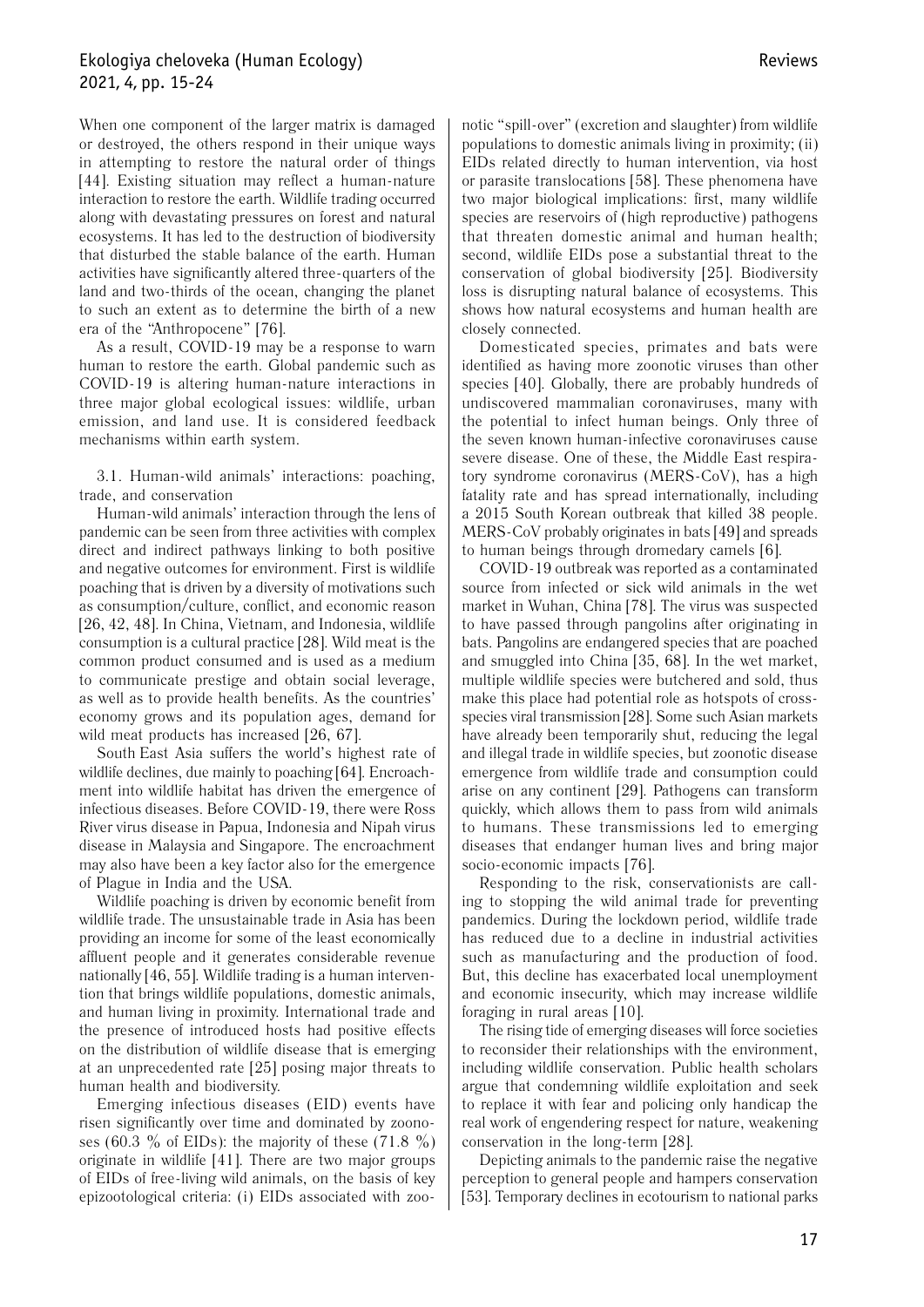

Figure 2. Zoonotic diseases risk is elevated in forested tropical regions experiencing land-use changes and where wildlife biodiversity (mammal species richness) is high (Allen et al., 2017)

and other protected areas may influence funding for anti-poaching and wildlife management programs [14, 54]. This makes natural habitat and fragile wildlife might receive less attention, resulting in potential big losses and a failure to reach conservation targets [10, 11, 53].

Human-wildlife interactions are loosely related to deforestation, fires, and the emergence of infection disease in urban areas (Figure 1). Pressures of human encroachment on shrinking wildlife habitat cause increased wildlife population densities [1, 12]. Lack of urgent policy intervention to curb deforestation and fires, and to slow the quantities of animals entering the wildlife trade, are likely to increase the number of species loss for trade and bring infectious disease [29, 66]. The value chain of wildlife trade often ended in urban areas where human population expansion and density have increased the risk of zoonotic disease outbreaks and pandemic [16, 25].

#### 3.2. Urban emissions

In handling COVID-19, countries all over the world have been implementing different types of physical or social distancing policy, such as lockdown and social restriction. These policies are found to bring a positive impact to earth environment. Based on data released by NASA (U.S. National Aeronautics and Space Administration) and ESA (European Space Agency), human mobility is found reduced up to 90 %. This mostly came from air travel that is dropped by  $96\%$  and this is recorded as the lowest decrease in last 75 years. Figure 2 shows that the reduction influenced the decline of environmental pollution in atmosphere up to 30  $\%$ , in form of GHGs emission reduction that affects reduction of air pollution [51]. In China, Italy, Spain, and France,  $CO<sub>2</sub>$  emissions is reduced up to 20-30  $\%$  from the reductions in coal, gas generation, and transportation [27, 51]. In northeastern part of USA,  $NO_2$  emissions



Figure 3. Global Reduction in Human Mobility decreased NO2 emission by 30 %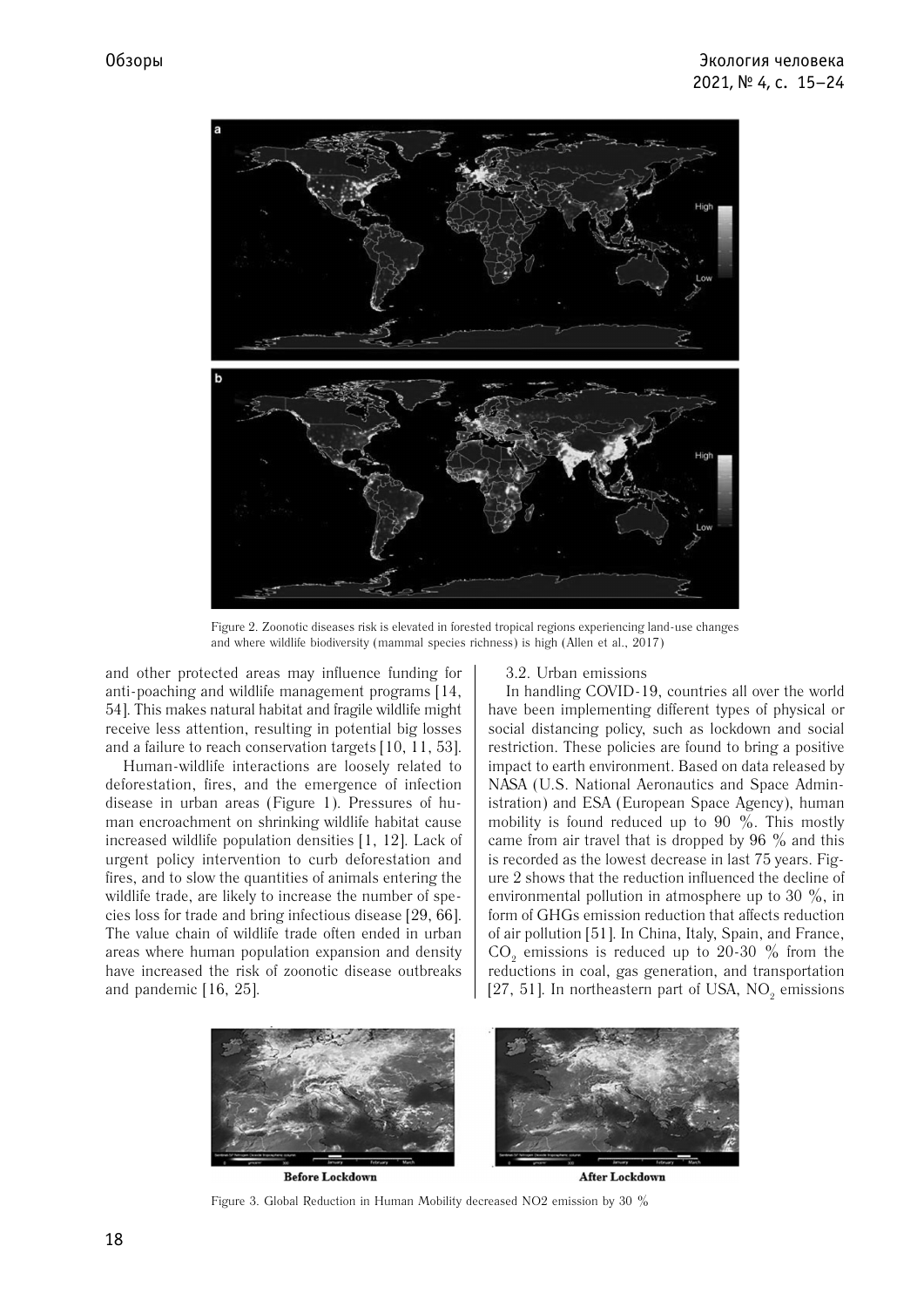## Ekologiya cheloveka (Human Ecology) 2021, 4, pp. 15-24

is reduced up to 30  $\%$  due to lockdown. In Java island, Indonesia, slight  $NO<sub>2</sub>$  emissions reduction also occurred [34]. Major source of  $\mathrm{NO}_2$  emissions reduction is the decrease on traffic pollution. The limited mobility looks like a new version of silent spring where the northern hemisphere is relatively silent from human activities.

Physical or social distancing policies do not only limit the transmission of COVID-19, but also reducing dangerous GHG emission that increases mortality rate of COVID-19.  $NO<sub>2</sub>$  is considered highly lethal to human health as studies shows that both short term and long term exposure to  $NO_2$  can increase mortality rate [31].  $NO<sub>2</sub>$  may cause bronchial hyper responsiveness, cellular inflammation and respiratory problems. This point relates to pneumonia as respiratory problem that often found in patients infected with COVID-19 [7]. Severe acute respiratory syndrome coronavirus 2 (SARS-CoV-2) infects host cells through angiotensin converting enzyme 2 (ACE2) receptors, leading to coronavirus disease (COVID-19) related pneumonia, while also causing acute myocardial injury and chronic damage to the cardiovascular system [80].  $\rm NO_{2}$  emission reduction contributes to decline risk of human exposure to pneumonia and its acute injury and chronic damage from COVID-19.

The next question is does emission reduction help to avoid severe air pollution? Study in China found that large emissions reduction in transportation and slight reduction in industrial would not help avoid severe air pollution, especially when meteorology is unfavorable. In cities like Beijing, Tianjin, and Shijiazhuang, emission reduction is lower than pollutant formation due to unfavorable meteorology. There was seldom wet deposition of PM (particulate matter) in Beijing due to the rare of rains during the lockdown period. The low PBL (planetary boundary layer) increased atmospheric stability, the low wind speed made it worse for difficult dispersion of air pollutants. High RH (relative humidity) and temperature usually accelerate secondary PM formation by speeding up chemical reactions. In Wuhan and Jinan, favorable meteorology helped emissions reduction in transportation and industries to avoid severe air pollution [69].

Slight emissions reduction would also not help to avoid severe air pollution in dense areas with lack of green spaces. Lack of green spaces means no trees to absorb emission; fewer trees and plants to clean the air and provide oxygen. It suggests that lack of green spaces reduce common health conditions of people live in dense areas [75].

In India, a study in 22 cities found that there is substantial reduction in concentrations resulted in a 4 times reduction in total emission reduction. PM 2.5 is found having maximum reduction in most of the cities. Like in China, PM2.5 could increase due to unfavorable meteorology, but the average concentration would still be under the national ambient air quality standards in India [63].

In Jakarta, Indonesia, PM 2.5 decreased from  $44,55 \mu$ g/m<sup>3</sup> to 18,46  $\mu$ g/m<sup>3</sup> in two weeks after social

restriction policy. This figure is recorded as the best air quality in the city for the last 28 years [30]. The same pattern is also found in other four cities in the country [59]. These findings from China, India, and Indonesia shows that emission reduction helped to reduce average air pollution to some extent.

Global Carbon Project from Stanford University predicted that COVID-19 could result in a 5  $\%$  fall in global carbon emissions, or around 2.5bn tones, by the end of 2020 [3]. This suggests that COVID-19 as earth's response has forced human to reduce their emission and pollution. When many environmental targets and commitments such as sustainable development goals including climate action has fallen short in the last decades, COVID-19 may be an extreme nature-based solution for tackling socio-environmental challenges.

Nevertheless, the fall in emission could be short-lived and have little impact on climate change mitigation [52]. It is because COVID-19 may not be last long as countries are currently racing to create the vaccines, to save human civilization and world economy. Once COVID-19 ends, the emissions could rise back to previous normal as business as usual. This emission recovery after COVID-19 is already seen in China. A study found that most provinces in East China gradually regained some of their NOx emissions after lockdown ended in February 2020 [79].

#### 3.3. Land use

In addition to emission, COVID-19 has also impacted environment through reduced industrial activities. The manufacturing sector is found is the most impacted sector. COVID-19 has impacted their operations, productivity, and supply chain [60].

Some people argue that panic buying due to CO-VID-19 may increase industrial production. In fact, the most popular items since the start of the outbreak have been dry goods, frozen foods, comfort snacks, power beverages and water [24]. It is dominated by fast moving consumer good industry. This industry has difficulty to currently increase their production as the factories are currently having issues with their workforce and productivity. This situation could have knock-on effects for the entire global supply chain of their products.

Those situations show that the reduction of industrial activity does not only reduce emission but also potentially reduce the use of natural resources and generate less waste [38]. As a result, it brings lower environmental impact to biosphere: the surface, atmosphere, and hydrosphere of the earth.

Meanwhile, trading behavior is currently shifting significantly to online shopping. Due to sharp increase on households' spending particularly in retail, credit card spending and food items [8], conventional supermarkets are thinking about ways to get more traffic on their websites as number of people want to stay home is growing [24]. This contributes to reduce carbon footprint for shopping activities.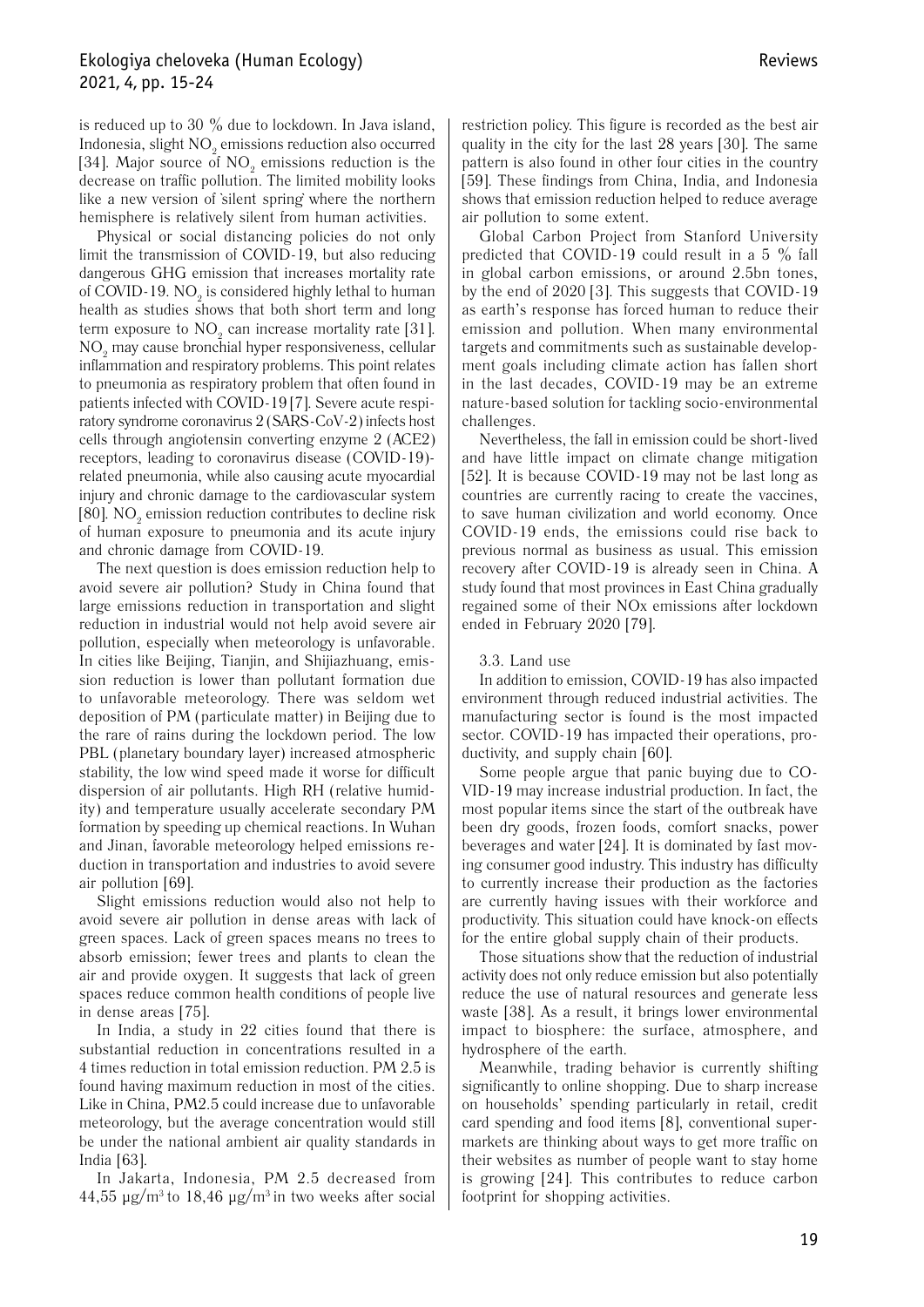Besides abovementioned positive impacts to environment, countries' responses to COVID-19 could also bring negative impact to environmental conservation. In Brazil, indigenous groups - the forest's main defenders - are infected by COVID-19 and retreating into isolation to avoid the disease and appealing for food and medical supplies. This situation reduces forest monitoring efforts by the indigenous groups. While other stakeholders' attention may also decline. Multiple stakeholders are currently focusing on handling COVID-19 as health and economic crisis [5]. Government focus on the crisis causes fewer law enforcement officials are going out into the field and some monitoring missions are being scaled back [4, 70]. This reduces attention to environmental protection and opening the door for land invasion and forest clearance triggered by economic crisis due to COVID-19 [65].

Same threat is happening to other forest and peatland countries, particularly rainforest regions in developing world such as Indonesia. These areas have indigenous groups who live in harmony with forest and supporting peatland restoration [17]. Slow handling of the CO-VID-19 in some developing countries brings the risk of COVID-19 infection to indigenous people. This could weaken rainforest and peatland protection.

Another negative impact to environment is the widespread practice of spraying disinfectant and alcohol in the sky, on roads, vehicles, personnel, and housings. Some speculative studies about COVID-19's spread by the airborne route made the government in some countries conducted air disinfection of cities and communities. This measure is not known to be effective for disease control. The widespread practice of spraying disinfectant and alcohol are potentially harmful to humans, biodiversity, and water bodies [77]. This negative impact is rather caused by lack of policymakers' knowledge about interaction or impact of the widespread practice of spraying disinfectant to environment.

## **4. Discussion and Conclusions:** Preparing a resilient sustainable development

Table 1 shows several human-nature interactions that contributed to the emergence of pandemic and a number of changing in human-nature interactions resulted from pandemic related policies.

Physical or social distancing policies created by human is proven to reduce environmental problems, but this positive impact on environment may end once COVID-19 ends and human activities return to previous pattern. Therefore, structural change is required to prepare a resilient sustainable development by continuing existing human behavior during COVID-19 as a new normal of human-nature relationships. It is proven to reduce emission and if it is continued, it can have long term impacts on climate change mitigation and the stable balance of the earth.

Infectious diseases such as COVID-19 were named one of the top 10 risks in terms of impact for the next 10 years [72]. South and East Asia is predicted as

*Table 2* **Human-nature interactions in different sectors that are linked to pandemics and its responses**

| Type of<br>interactions                           | Wildlife                          | Urban activities                                                                                     | Land use                                                        |
|---------------------------------------------------|-----------------------------------|------------------------------------------------------------------------------------------------------|-----------------------------------------------------------------|
| Contribute<br>to the<br>emergence of<br>pandemics | Poaching,<br>Food<br>consumption, | Intensive mobility,<br>crowding in public<br>transports, lack of<br>(Illegal) trade healthy behavior | Deforestation,<br>reduced<br>biodiversity rate                  |
| Impact of<br>pandemic<br>policy<br>measures       | Animal<br>conservation            | Reduced emission<br>lfrom decreased<br>industrial activities<br>and mobilities                       | Reduced efforts<br>for forest<br>monitoring and<br>conservation |

hotspots for future zoonotic diseases because of its high human population density, high biodiversity, and rapid environmental changes [2]. Thus, mitigation and adaptation strategies are proposed to prepare a resilient sustainable development toward future risk. Further work is required to detailing these strategies and adapt it with various national/local context.

4.1. Preventing negative human-nature interactions Mitigation is considered actions that prevent negative human-nature interactions that can lead into global risks such as pandemics. To mitigate the increase of pandemic frequency, several things need to be done. First, all stakeholders worldwide must act to strictly regulate the wildlife related activities that brought a novel virus to human life. It is time to end the exploitation of wildlife and wildlife habitats that increases human exposure to pathogens that jump from animals to humans [36]. Banning trade may lose our ability to regulate it, to protect endangered species and securing way of animal consumption. Scale of the wildlife related practices such as hunting, trade, food consumption must be strictly regulated and enforced. For example, community outreach is needed for telling risk of unhygienic poaching and high volume of wild animals consumption [64]. Decision-makers must adopt a holistic approach to inform national and local policy responses to pandemic risks posed by wildlife trade [13].

Scientists, practitioners and policymakers must also address the challenges arising from the radically altered economics, attitudes and behaviors imposed by Covid 19 to animal conservation [29]. Better risk management is required on wildlife conservation activities, such as socialization, and implementation of one health concept as a multidisciplinary and collaborative approach to prevent the emergence of new zoonosis. The one health concept acknowledges the link between human health to animal and environmental health.

Although some wildlife related activities such as wildlife consumption is a "fundamental cultural and economic practice", the global threat from coronaviruses is too great. Scholars argue that even with extensive wildlife trade bans, crippling zoonotic disease burden remains a near certainty in the absence of strengthened health systems [28].

Second, an effort for predicting pandemics is required [50]. There is a growing need for globally predictive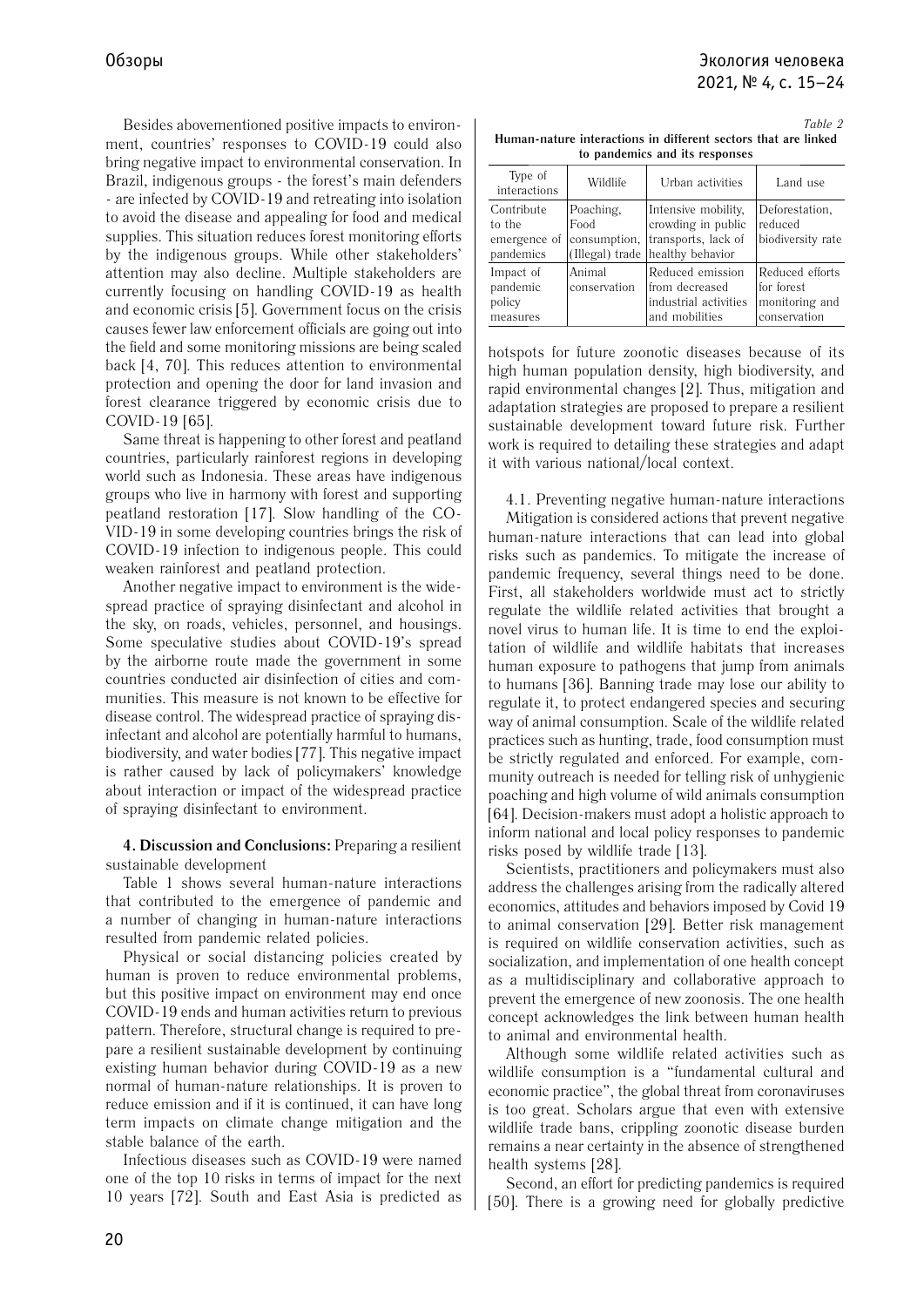## Ekologiya cheloveka (Human Ecology) 2021, 4, pp. 15-24

models of the future distribution of species that incorporate both climate and human movement patterns. By integrating factors associated with both fundamental niche predictors and propagule pressure predictors, monitoring and management of species conservation can be done for guiding the development of global models for species invasions and pathogen emergences [47].

Since 2009, more than 60 countries have been working together to build capacity and strengthen zoonotic pathogen surveillance and identified at least 931 novel virus species from 145 000 samples of wildlife, livestock, and humans. viral discovery is not enough to prevent pandemics [20].

Third, regulation and its enforcement on food safety need to be improved. Zoonotic diseases like Covid-19 thus reveal distressing dimensions of the global agriculture and food system that are not adequately understood or regulated through private commerce [35]. It brings the risk of foodborne disease. Thus, it is mandatory for producers to adopt, apply and implement Hazard Analysis and Critical Control Points (HACCP) system, an application to ensure food safety process with general principles of food hygiene by the Codex [74]. Besides, it is essential for the food industry to strengthen personal hygiene measures to avoid or minimize the risk of viral contamination. Furthermore, high risk foods e.g. raw milk, fresh meat, fruit or vegetables handled by a person with the virus or drinking water contaminated with feces or urine might also possible to transmit the virus [32]. Fourth, we also must stop deforestation to maintain healthy ecosystems for wild animals. In addition, reforestation also contributes to increase ability of forest vegetation to absorb emission and to reduce pollution. This relates to adaptation strategy to support cleaner air for better health.

4.2. Building positive feedback mechanisms from human to natural environment

Adaptation does not only mean to adapt with future risks, but also to build more positive feedback mechanism from human to earth environment. Lessons learned for adaptation strategies can be derived from Korea's experiences from post-2008 crisis and current China recovery from COVID-19. After financial crisis of 2008, China and South Korea are two countries that put highest stimulus to green measures, compared to other countries. Green stimulus is defined here as short-run fiscal stimuli that also serve a "green" or environmental purpose in a situation of "crisis" characterized by temporary under-employment [9]. South Korea allocated 80  $\%$ , and China put almost 40  $\%$  of their 2009 stimulus to green growth in energy efficiency, renewable energy, low carbon industries, material consumption sectors (Robins et al., 2009). As a result, South Korea rebounded their GDP growth faster than the rest of OECD countries [57]. This growth is proven green as the increase rate of carbon emission in South Korea and China declined, while global carbon emission continued to rise in the same rate [33].

To recover from COVID-19, China is currently upgrading their green measures with adding resilience factor into consideration. The new investments start to focus on building resilience to future risks [75]. Attention is put to some 'light-touch' sectors such as information services (big data), medical, education (online learning), entertainment, logistics (resilient supply chain), and industrial robot. By April 2020, online working is found to increase by 537  $\%$  and online education is also increased by 169  $\%$  [71]. In addition, China also build new infrastructures such as 5G internet network, ultra-high voltage, inter-city transportation, and new energy vehicle battery as well as its charging stations. In cities, the country accelerates promotion of new schemes such as waste to energy, new safe mobility and energy storage infrastructure [75]. With this vision, China economic recovery index reached 86  $\%$  by the end of March 2020, about two months after lockdown.

Other countries can learn from China and Korea about strategy of recovery from health and economic crisis, and to adapt with future risks by starting a new normal. Other sectors that can also be upgraded are finance, trade and investment, and food-energy-water nexus. Industries must apply fair trade principles along their value chain, to support vulnerable groups. Water, food, and energy sectors must consider decentralized system to anticipate the risk of supply chain disruptions in the future. These transformations require a resilient governance model with high degree of distribution of power and cooperation [18].

Financial acts such as Bank can put sustainability and resilience into consideration in providing investment and loan for businesses [19]. This includes investment in resilient infrastructure for core services and housing for dense areas in cities as the most vulnerable areas to pandemics. Urban regeneration can be considered for housing in vulnerable districts to anticipate readiness for physical/social distancing in the future. One of important core services is public transportation. Public transit systems require new measures such as heightening routine cleaning protocols, separating drivers from passengers with temporary barricades, and using floor markings to indicate safe distances between riders. Besides, cities must create alternatives to public transit by promoting walking and cycling as healthier and environmental-friendly lifestyle [56].

For cities, post-COVID-19 period is an enormous opportunity to respond and recover more inclusively and with greater resilience. Besides green and resilient economic development, cities must also provide strong social and fiscal safety nets for informal & low-wage workers. This must be followed with targeted financial support for vulnerable communities [62, 75]. In addition, national-local coordination and arrangement for disaster response and recovery must be improved with the use of data in city and neighborhood level to monitor risks.

In community level, behavior change is a key. More collective actions are required to support sustainability and resilience in neighborhoods [15, 39]. For example,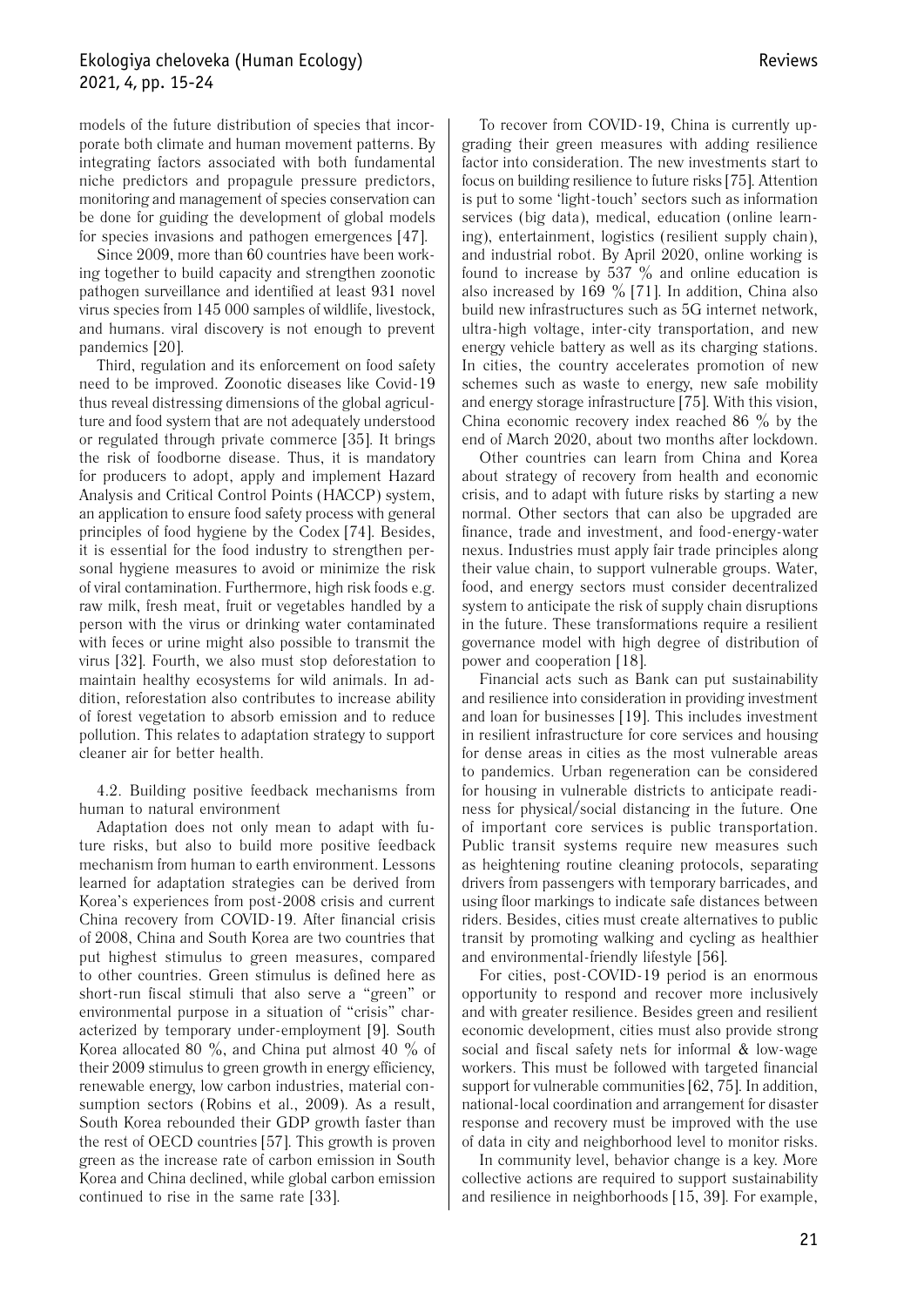local food security can be advanced through urban farming, to adapt with the future risk of food crisis due to pandemics. Daily activities such as working and studying must start to shift to online mode by encouraging online meetings/events. This will decline economic and environmental cost of the activities by reducing travel cost, its emissions and pollution.

#### **Acknowledgements**

Thanks to WRI Indonesia, PPI Amsterdam, and Trisakti Disaster Management Center (TDMC).

Ibnu Budiman - ORCID 0000-0002-9128-0866 Rina Kusumaratna - ORCID 0000-0002-9905-3406

#### **References**

1. Alexander K. A., Kat P. W., Munson L. A., Kalake A., & Appel M. J. Canine distemper-related mortality among wild dogs (Lycaon pictus) in Chobe National Park, Botswana. *Journal of Zoo and Wildlife Medicine.* 1996, 27 (3), pp. 426-427.

2. Allen T., Murray K. A., Zambrana-Torrelio C., Morse S. S., Rondinini C., Di Marco M., Breit N., Olival K. J., & Daszak, P. Global hotspots and correlates of emerging zoonotic diseases. *Nature Communications.* 2017, 8 (1), pp. 1-10.

3. Ambrose J. Carbon emissions from fossil fuels could fall by 2.5bn tonnes in 2020. Environment. *The Guardian.*  2020. Available from: https://www.theguardian.com/environment/2020/apr/12/global-carbon-emisions-could-fall-byrecord-25bn-tonnes-in-2020 (аccessed: 15.09.2020)

4. Aqil I. *Covid-19, a new challenge in forest fire control.*  The Jakarta Post, 2020. Available from: https://www.thejakartapost.com/news/2020/05/28/covid-19-a-new-challengeforest-fire-control.html (аccessed: 15.09.2020)

5. Arumingtyas L. *Tantangan Pengendalian Karhutla pada Masa Pandemi.* Mongabay Environmental News. 2020, June 11. Available from: https://www.mongabay.co.id/2020/06/11/ tantangan-pengendalian-karhutla-pada-masa-pandemi/ (аccessed: 15.09.2020)

6. Azhar E. I., El-Kafrawy S. A., Farraj S. A., Hassan A. M., Al-Saeed M. S., Hashem A. M., & Madani T. A. Evidence for camel-to-human transmission of MERS coronavirus. N*ew England Journal of Medicine.* 2014, 370 (26), pp. 2499-2505.

7. Bai H. X., Hsieh B., Xiong Z., Halsey K., Choi J. W., Tran T. M. L., Pan I., Shi L.-B., Wang D.-C., & Mei J. Performance of radiologists in differentiating COVID-19 from viral pneumonia on chest CT. *Radiology*. 2020, p. 200823.

8. Baker S. R., Farrokhnia R. A., Meyer S., Pagel M., & Yannelis C. How does household spending respond to an epidemic? Consumption during the 2020 COVID-19 pandemic. *National Bureau of Economic Research.* 2020.

9. Barbier E. B. Green stimulus, green recovery and global imbalances. *World Economics*. 2010, 11 (2), pp. 149-177.

10. Bates A. E., Primack R. B., Moraga P., & Duarte C. M. COVID-19 pandemic and associated lockdown as a "Global Human Confinement Experiment" to investigate biodiversity conservation. *Biological Conservation*. 2020, 248, p. 108665. https://doi.org/10.1016/j.biocon.2020.108665

11. BI B. *The conservation disruption: When Covid struck.* BirdLife, 2020. Available from: https://www.birdlife. org/europe-and-central-asia/news/conservation-disruptionwhen-covid-struck (аccessed: 15.09.2020)

12. Bloomfield L. S., McIntosh T. L., & Lambin E. F. Habitat fragmentation, livelihood behaviors, and contact between people and nonhuman primates in Africa. *Landscape Ecology.* 2020, 35 (4), pp. 985-1000.

13. Booth H., Arias M., Brittain S., Challender D. W. S., Khanyari M., Kupier T., Li Y., Olmedo A., Oyanedel R., Pienkowski T., & Milner-Gulland E. J. *Managing wildlife trade for sustainable development outcomes after COVID-19.* SocArXiv, 2020. https://doi.org/10.31235/osf.io/2p3xt

14. Buckley R. Conservation implications of COVID19: Effects via tourism and extractive industries. *Biological Conservation.* 2020, 247, p. 108640. https://doi.org/10.1016/j. biocon.2020.108640

15. Budiman I. Enabling Community Participation for Social Innovation in the Energy Sector. *Indonesian Journal of Energy.* 2018. Available from: https://ije-pyc.org/index. php/IJE/article/view/23 (аccessed: 15.09.2020)

16. Budiman I. *The infection rate of the pandemic in dense cities.* DSA Ireland, 2020, March 31. Available from: https://www.dsaireland.org/covid-19-resources/the-infectionrate-of-the-pandemic-in-dense-cities/ (аccessed: 15.09.2020)

17. Budiman I., Bastoni Sari E. NN., Hadi E. E., Asmaliyah, Siahaan, H., Januar R., & Hapsari R. D. Progress of paludiculture projects in supporting peatland ecosystem restoration in Indonesia. *Global Ecology and Conservation*, 2020, e01084. https://doi.org/10.1016/j.gecco.2020.e01084

18. Budiman I., & Smits M. How Do Configuration Shifts in Fragmented Energy Governance Affect Policy Output? A Case Study of Changing Biogas Regimes in Indonesia. *Sustainability*. 2020, 12 (4), p. 1358. https://doi.org/10.3390/ su12041358

19. Budiman I., Takama T., Pratiwi L., & Soeprastowo E. Role of microfinance to support agricultural climate change adaptations in Indonesia. *Future of Food: Journal on Food, Agriculture and Society*. 2016, 4 (3), pp. 55-68.

20. Carlson C. J. From PREDICT to prevention, one pandemic later. *The Lancet Microbe*. 2020, 1 (1), pp. e6-e7. https://doi.org/10.1016/S2666-5247(20)30002-1

21. Carrington D. Pandemics result from destruction of nature, say UN and WHO. *The Guardian*. 2020, June 17. Available from: https://www.theguardian.com/world/2020/ jun/17/pandemics-destruction-nature-un-who-legislationtrade-green-recovery (аccessed: 15.09.2020)

22. CDC (Centers for Disease Control and Prevention). *CDC Novel H1N1 Flu | The 2009 H1N1 Pandemic: Summary Highlights, April 2009-April 2010*. 2010. Available from: https://www.cdc.gov/h1n1flu/cdcresponse.htm (аccessed: 15.09.2020)

23. CDC, (Centers for Disease Control and Prevention). *1957-1958 Pandemic (H2N2 virus) | Pandemic Influenza (Flu) | CDC*, 2019, January 22. Available from: https://www. cdc.gov/flu/pandemic-resources/1957-1958-pandemic.html (аccessed: 15.09.2020)

24. Charlebois S. Coronavirus panic-buying: Industry implications. *New Food Magazine*, 2020. Available from: https:// www.newfoodmagazine.com/article/107095/coronaviruspanic-buying-industry-implications/ (аccessed: 15.09.2020)

25. Daszak P., Cunningham A. A., & Hyatt A. D. Emerging Infectious Diseases of Wildlife - Threats to Biodiversity and Human Health. *Science*. 2000, 287 (5452), pp. 443-449. https://doi.org/10.1126/science.287.5452.443

26. Drury R. Hungry for success: Urban consumer demand for wild animal products in Vietnam. *Conservation and Society*. 2011, 9 (3), pp. 247-257.

27. Eco-Business. *Coronavirus has cut CO2 from Eu-*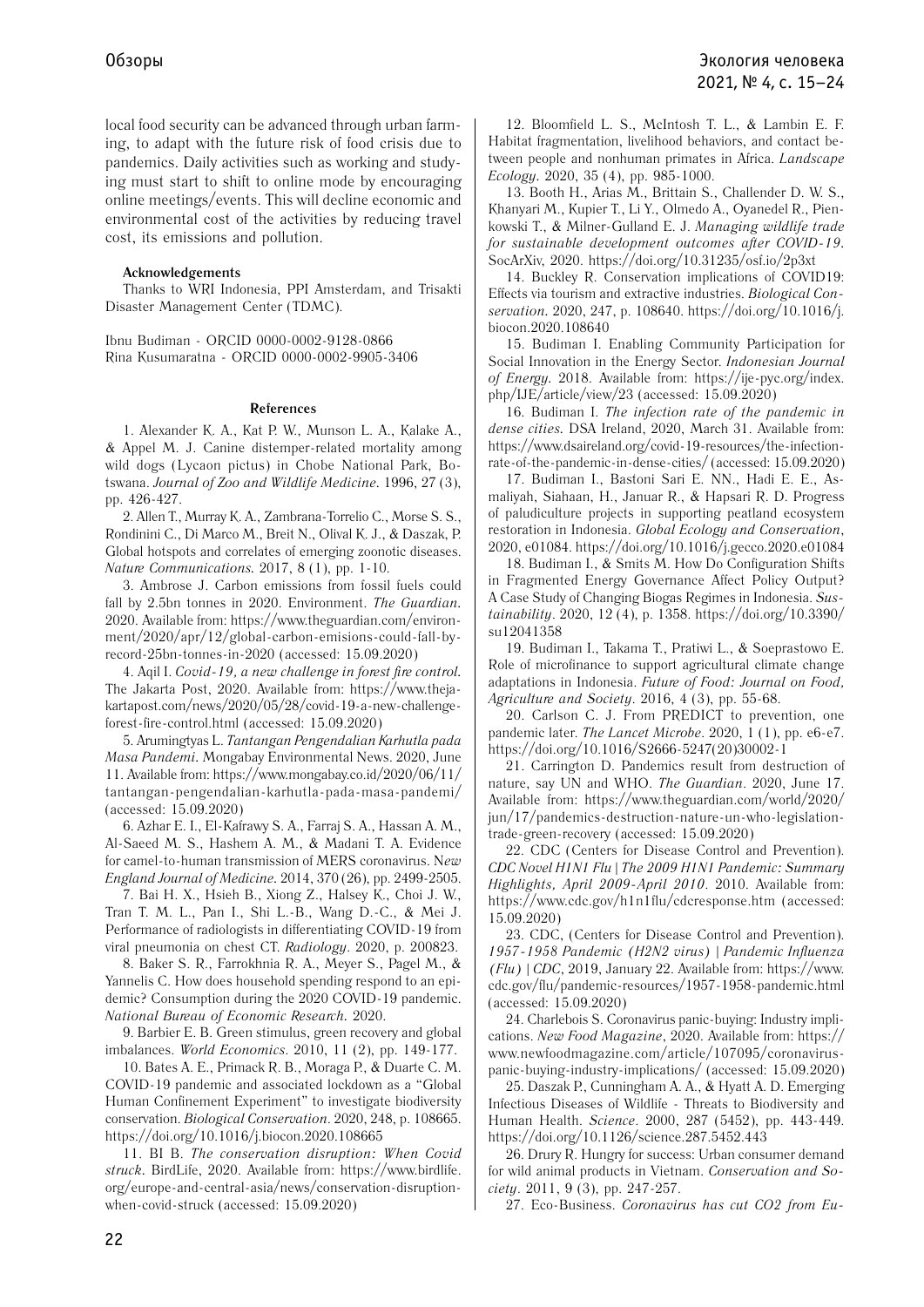*rope's electricity system by 39 per cent.* Eco-Business, 2020. Available from: http://www.eco-business.com/opinion/ coronavirus-has-cut-co2-from-europes-electricity-system-by-39-per-cent/ (аccessed: 15.09.2020)

28. Eskew E. A., & Carlson C. J. Overselling wildlife trade bans will not bolster conservation or pandemic preparedness. *The Lancet Planetary Health*. 2020, 0 (0). https://doi. org/10.1016/S2542-5196(20)30123-6

29. Evans K. L., Ewen J. G., Guillera-Arroita G., Johnson J. A., Penteriani V., Ryan S. J., Sollmann R., & Gordon I. J. Conservation in the maelstrom of Covid-19 - a call to action to solve the challenges, exploit opportunities and prepare for the next pandemic. *Animal Conservation*. 2020, 23 (3), pp. 235-238. https://doi.org/10.1111/acv.12601

30. Fajar J. *Setelah 28 Tahun, Kualitas Udara di Jakarta Membaik: Mongabay.co.id.*, 2020. Available from: https:// www.mongabay.co.id/2020/04/06/setelah-28-tahun-kualitasudara-di-jakarta-membaik/ (аccessed: 15.09.2020)

31. Faustini A., Rapp R., & Forastiere F. Nitrogen dioxide and mortality: Review and meta-analysis of long-term studies. *European Respiratory Journal*. 2014, 44 (3), pp. 744-753.

32. Fawzi N. I., Qurani I. Z., & Rahmasary A. N. *Covid-19: A Zoonosis Related to Deforestation and Foodborne Disease*. 2020, 4.

33. GCA. *Welcome to Carbon Atlas.* Global Carbon Atlas, 2018. Available from: http://www.globalcarbonatlas.org/en/ content/welcome-carbon-atlas (аccessed: 15.09.2020)

34. Geography UI. (2020). *PEMODELAN SPASIAL PERSE-BARAN NO2.* Available from: https://sicovid19-geography-ui. hub.arcgis.com/ (accessed: 15.09.2020)

35. Glenna L. The value of public agricultural and food knowledge during pandemics. *Agriculture and Human Values.* 2020, 1.

36. GWC. (2020). *I CHOOSE TO END EXTINCTION*. #ExtinctionEndsHere. Available from: https://extinctionendshere. org/ (аccessed: 15.09.2020)

37. Hays J. N. *Epidemics and pandemics: Their impacts on human history.* Abc-clio, 2005.

38. Henriques M. Will Covid-19 have a lasting impact on the environment. *BBC News*, 2020.

39. Ismail C. J., Takama T., Budiman I., & Knight M. Comparative Study on Agriculture and Forestry Climate Change Adaptation Projects in Mongolia, the Philippines, and Timor Leste. In P. Castro, A. M. Azul, W. Leal Filho, & U. M. Azeiteiro (Eds.). *Climate Change-Resilient Agriculture and Agroforestry: Ecosystem Services and Sustainability*. 2019, pp. 413-430. Springer International Publishing. https:// doi.org/10.1007/978-3-319-75004-0\_24

40. Johnson C. K., Hitchens P. L., Pandit P. S., Rushmore J., Evans T. S., Young C. C., & Doyle M. M. Global shifts in mammalian population trends reveal key predictors of virus spillover risk. *Proceedings of the Royal Society B*. 2020, 287 (1924), p. 20192736.

41. Jones K. E., Patel N. G., Levy M. A., Storeygard A., Balk D., Gittleman J. L., & Daszak P. Global trends in emerging infectious diseases. *Nature*. 2008, 451 (7181), pp. 990-993.

42. Kahler J. S., & Gore M. L. Beyond the cooking pot and pocket book: Factors influencing noncompliance with wildlife poaching rules. *International Journal of Comparative and Applied Criminal Justice*. 2012, 36 (2), pp. 103-120.

43. Kilbourne E. D. Influenza Pandemics of the 20th Century. *Emerging Infectious Diseases*. 2006, 12 (1), pp. 9-14. https://doi.org/10.3201/eid1201.051254

44. Klare M. *Is the Covid-19 Pandemic Mother Nature's* 

*Response to Human Transgression?* Common Dreams, 2020. Available from: https://www.commondreams.org/ views/2020/04/02/covid-19-pandemic-mother-naturesresponse-human-transgression (аccessed: 15.09.2020)

45. Last J. M., Harris S. S., Thuriaux M. C., & Spasoff R. A. *A dictionary of epidemiology.* International Epidemiological Association, Inc., 2001.

46. Latinne A., Saputro S., Kalengkongan J., Kowel C. L., Gaghiwu L., Ransaleleh T. A., Nangoy M. J., Wahyuni I., Kusumaningrum T., & Safari D. Characterizing and quantifying the wildlife trade network in Sulawesi, Indonesia. *Global Ecology and Conservation.* 2020, 21, p. e00887.

47. Liu X., Rohr J. R., & Li Y. Climate, vegetation, introduced hosts and trade shape a global wildlife pandemic. Proceedings of the Royal Society B: *Biological Sciences*. 2013, 280 (1753), pp. 2012-2506. https://doi.org/10.1098/ rspb.2012.2506

48. Lubis M. I., Pusparini W., Prabowo S. A., Marthy W., Andayani N., & Linkie M. Unraveling the complexity of human-tiger conflicts in the Leuser Ecosystem, Sumatra. *Animal Conservation*, 2020.

49. Memish Z. A., Mishra N., Olival K. J., Fagbo S. F., Kapoor V., Epstein J. H., AlHakeem R., Durosinloun A., Al Asmari M., & Islam A. Middle East respiratory syndrome coronavirus in bats, Saudi Arabia. *Emerging Infectious Diseases.* 2013, 19 (11), p. 1819.

50. Morse S. S., Mazet J. A., Woolhouse M., Parrish C. R., Carroll D., Karesh W. B., Zambrana-Torrelio C., Lipkin W. I., & Daszak P. Prediction and prevention of the next pandemic zoonosis. *The Lancet*. 2012, 380 (9857), pp. 1956-1965. https://doi.org/10.1016/S0140-6736(12)61684-5

51. Muhammad S., Long X., & Salman M. COVID-19 pandemic and environmental pollution: A blessing in disguise? *Science of the Total Environment*. 2020, p. 138820.

52. Nasralla S. *Coronavirus could trigger biggest fall in carbon emissions since World War Two-Environment-The Jakarta Post*, 2020. Available from: https://www.thejakartapost.com/life/2020/04/03/coronavirus-could-trigger-biggestfall-in-carbon-emissions-since-world-war-two.html (аccessed: 15.09.2020)

53. Neupane D. How conservation will be impacted in the COVID-19 pandemic. *Wildlife Biology*. 2020, 2020 (2). https://doi.org/10.2981/wlb.00727

54. Newsome D. The collapse of tourism and its impact on wildlife tourism destinations. *Journal of Tourism Futures*. 2020.

55. Nijman V. An overview of international wildlife trade from Southeast Asia. *Biodiversity and Conservation*. 2010, 19 (4), pp. 1101-1114.

56. Null S. *COVID-19 Could Affect Cities for Years. Here Are 4 Ways They're Coping Now.* WRI Indonesia, 2020. Available from: https://wri-indonesia.org/en/blog/how-citiescoping-with-covid-19 (аccessed: 00.00.0000)

57. OECD Statistics, 2011. Available from: https://stats. oecd.org/ (аccessed: 15.09.2020)

58. Plowright R. K., Parrish C. R., McCallum H., Hudson P. J., Ko A. I., Graham A. L., & Lloyd-Smith J. O. Pathways to zoonotic spillover. *Nature Reviews Microbiology.*  2017, 15 (8), pp. 502-510.

59. Purwanto A. *Kualitas Udara Selama Masa Pandemi Covid-19.* Kompas. Id., 2020, June 11. Available from: https:// kompas.id/baca/metro/2020/06/11/kualitas-udara-selamamasa-pandemi/ (аccessed: 15.09.2020)

60. PwC. *COVID-19: What it means for industrial manufacturing*. PwC, 2020. https://www.pwc.com/us/en/library/ covid-19/coronavirus-impacts-industrial-manufacturing.html